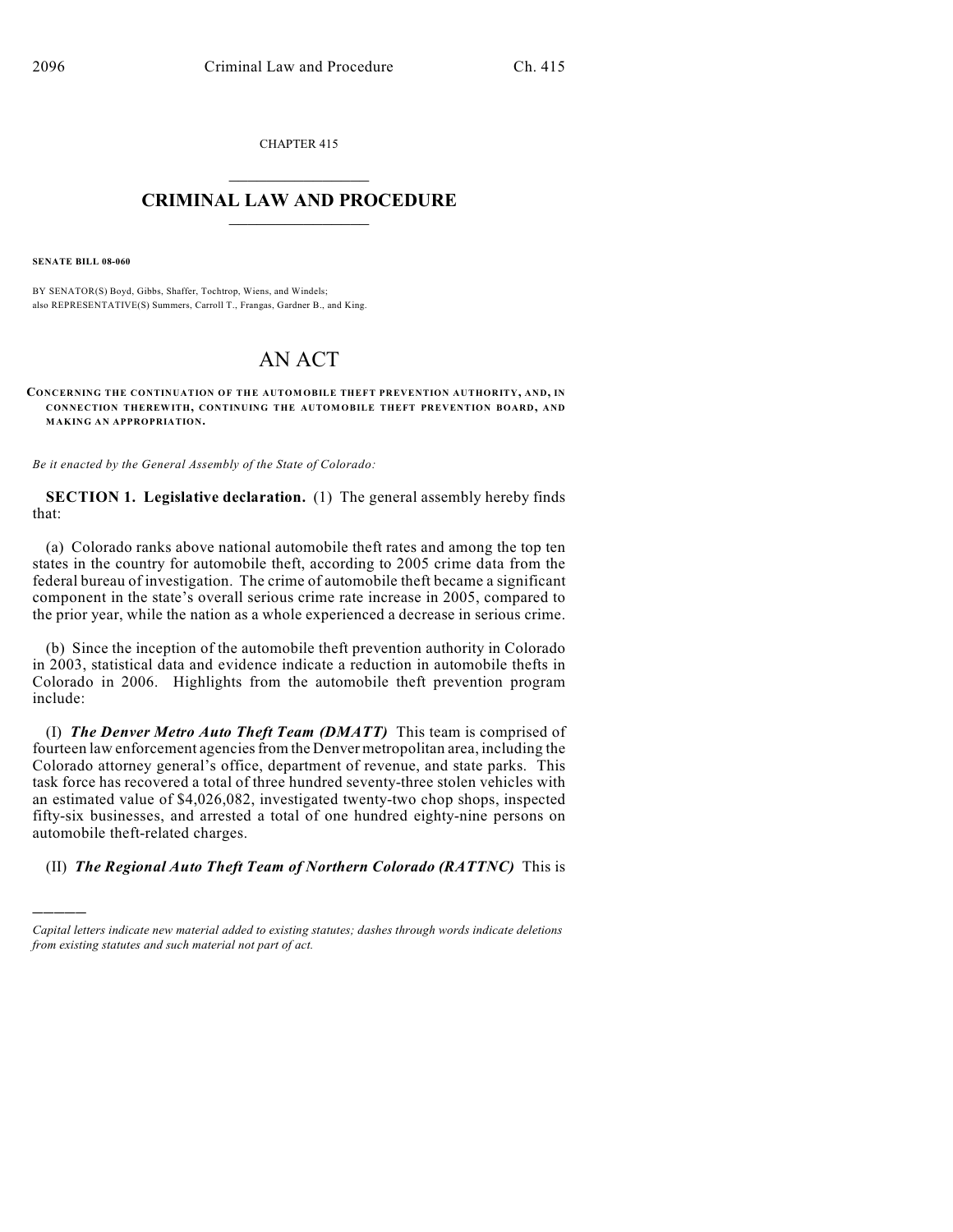a collaborative effort among ten law enforcement agencies in northern Colorado. To date this task force has recovered a total of two hundred thirty-five stolen vehicles with an estimated value of \$2,600,350, investigated eighteen chop shops, performed twenty-six business inspections, and arrested ninety-eight persons on automobile theft-related charges. Additionally the team members have provided automobile theft training to one hundred fifty-one officers.

(III) *Metropolitan Reduce Automobile Theft (RAT)* This partnership is comprised of the Colorado Springs police department, the El Paso county sheriff's office, and the Colorado state patrol who are working together to reduce automobile theft in the Colorado Springs area. The success of this multi-jurisdictional group has led to an approximate fifteen-and-a-half percent reduction in automobile theft in El Paso county and the Colorado Springs area between 2004 and 2005.

(IV) *Project "Gotcha"* The Washington county sheriff's office received funding to purchase a global positioning system device to combat theft of farm machinery and construction equipment in Colorado's northeast corner.

(V) *Roaring Fork Valley Task Force* Located on Colorado's western slope, this task force is comprised of the eight law enforcement agencies in the Glenwood Springs/Aspen area. To date this task force has recovered a total of one hundred forty-nine stolen vehicles with an estimated value of \$1,553,596 and arrested forty persons on automobile theft-related charges.

(2) Therefore, the general assembly determines that extending the automobile theft prevention authority and creating an additional funding source for the Colorado auto theft prevention cash fund is in the best interests of the citizens of the state.

**SECTION 2.** The introductory portions to 42-5-112 (2) (a) and (2) (a) (III) and  $42-5-112$  (2) (a) (III) (A), (4) (a), and (6), Colorado Revised Statutes, are amended, and the said 42-5-112 (2) is further amended BY THE ADDITION OF A NEW PARAGRAPH, to read:

**42-5-112. Automobile theft prevention authority - board - creation - duties - rules - fund - repeal.** (2) (a) There is hereby created the automobile theft prevention board, referred to in this section as the "board", which shall consist of nine ELEVEN members as follows:

(III) Seven NINE members appointed by the governor as follows:

(A) Three FIVE representatives of insurance companies who are authorized to issue motor vehicle insurance policies pursuant to part 6 of article 4 of title 10, C.R.S.;

(b.5) NOTWITHSTANDING THE PROVISIONS OF PARAGRAPH (b) OF THIS SUBSECTION (2), OF THE TWO ADDITIONAL MEMBERS APPOINTED TO THE BOARD PURSUANT TO SENATE BILL 08-060, ENACTED AT THE SECOND REGULAR SESSION OF THE SIXTY-SIXTH GENERAL ASSEMBLY, ONE MEMBER SHALL SERVE AN INITIAL TERM OF FOUR YEARS AND ONE MEMBER SHALL SERVE AN INITIAL TERM OF TWO YEARS.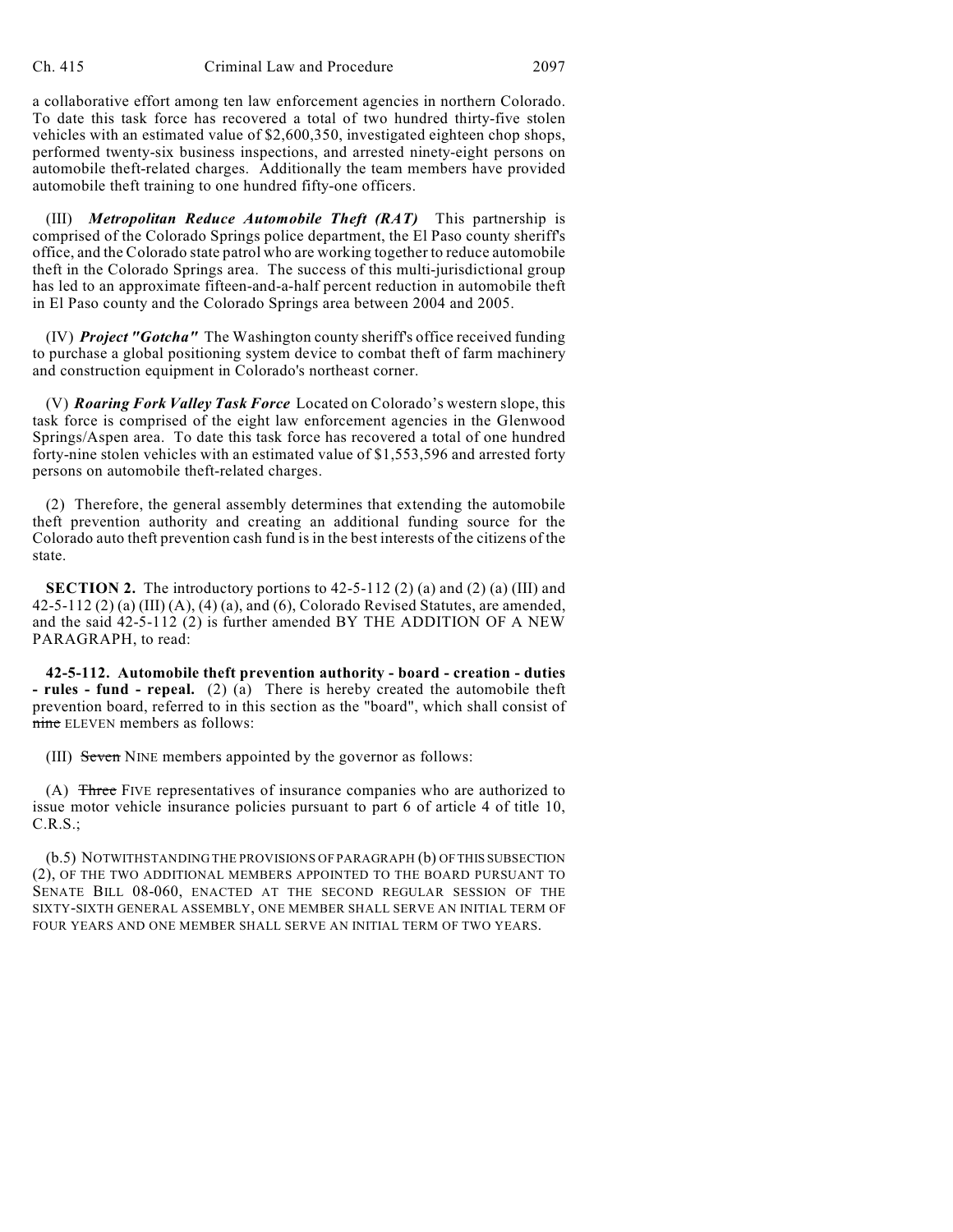(4) (a) The department of public safety is authorized to accept gifts, grants, or donations from private or public sources for the purposes of this section. All private and public funds received through gifts, grants, or donations shall be transmitted to the state treasurer, who shall credit the same to the Colorado auto theft prevention cash fund, which fund is hereby created and referred to in this section as the "fund". THE FUND SHALL ALSO INCLUDE THE MONEYS DEPOSITED IN THE FUND PURSUANT TO SECTION 10-4-617, C.R.S. The moneys in the fund shall be subject to annual appropriation by the general assembly for the direct and indirect costs associated with the implementation of this section. Any moneys in the fund not expended for the purpose of this section may be invested by the state treasurer as provided in section 24-36-113, C.R.S. All interest and income derived from the investment and deposit of moneys in the fund shall be credited to the fund. Any unexpended and unencumbered moneys remaining in the fund at the end of any fiscal year shall remain in the fund and shall not be credited or transferred to the general fund or any other fund.

(6) (a) This section is repealed, effective  $J_{\text{t}}$   $\frac{1}{2008}$  SEPTEMBER 1, 2018.

(b) Prior to said repeal, THE AUTHORITY CREATED PURSUANT TO SUBSECTION (1) OF THIS SECTION AND the board created pursuant to subsection (2) of this section shall be reviewed as provided for in section 24-34-104, C.R.S.

**SECTION 3.** Part 1 of article 5 of title 42, Colorado Revised Statutes, is amended BY THE ADDITION OF A NEW SECTION to read:

**42-5-113. Colorado auto theft prevention cash fund - audit.** BEGINNING IN THE 2008-09 FISCAL YEAR, AND EVERY TWO YEARS THEREAFTER, THE STATE AUDITOR SHALL CAUSE AN AUDIT TO BE MADE OF THE COLORADO AUTO THEFT PREVENTION CASH FUND CREATED IN SECTION 42-5-112 (4) TO INCLUDE PROCEDURES TO TEST DISTRIBUTIONS FROM THE FUND FOR COMPLIANCE WITH PROGRAM REQUIREMENTS AND GUIDELINES. THE AUDITOR SHALL REVIEW A SAMPLE OF DISTRIBUTIONS AND EXPENDITURES FROM THE COLORADO AUTO THEFT PREVENTION CASH FUND FOR THE PURPOSES DESCRIBED IN SECTION 42-5-112. THE STATE AUDITOR SHALL PREPARE A REPORT OF EACH AUDIT CONDUCTED AND FILE THE REPORT WITH THE AUDIT COMMITTEE OF THE GENERAL ASSEMBLY. FOLLOWING THE RELEASE OF THE AUDIT REPORT, THE STATE AUDITOR SHALL FILE THE AUDIT REPORT WITH THE JUDICIARY COMMITTEES OF THE HOUSE OF REPRESENTATIVES AND THE SENATE, OR ANY SUCCESSOR COMMITTEES.

**SECTION 4.** 10-4-617, Colorado Revised Statutes, is amended to read:

**10-4-617. Insurers - biannual fee - auto theft prevention authority.** (1) Each insurer that issues a policy pursuant to this part 6 or part 7 of this article may SHALL BIANNUALLY pay A FEE to THE AUTOMOBILE THEFT PREVENTION BOARD, CREATED PURSUANT TO SECTION 42-5-112, C.R.S., FOR THE SUPPORT OF THE AUTOMOBILE THEFT PREVENTION AUTHORITY. UPON RECEIVING PAYMENT, THE BOARD SHALL TRANSFER THE AMOUNT RECEIVED TO the state treasurer for deposit in the COLORADO auto theft prevention cash fund created in section 42-5-112 (4), C.R.S. an amount that the insurer deems appropriate toward the support of the auto theft prevention authority based upon THE AMOUNT OF THE FEE SHALL BE EQUAL TO ONE DOLLAR MULTIPLIED BY the number of motor vehicles insured by the insurer Such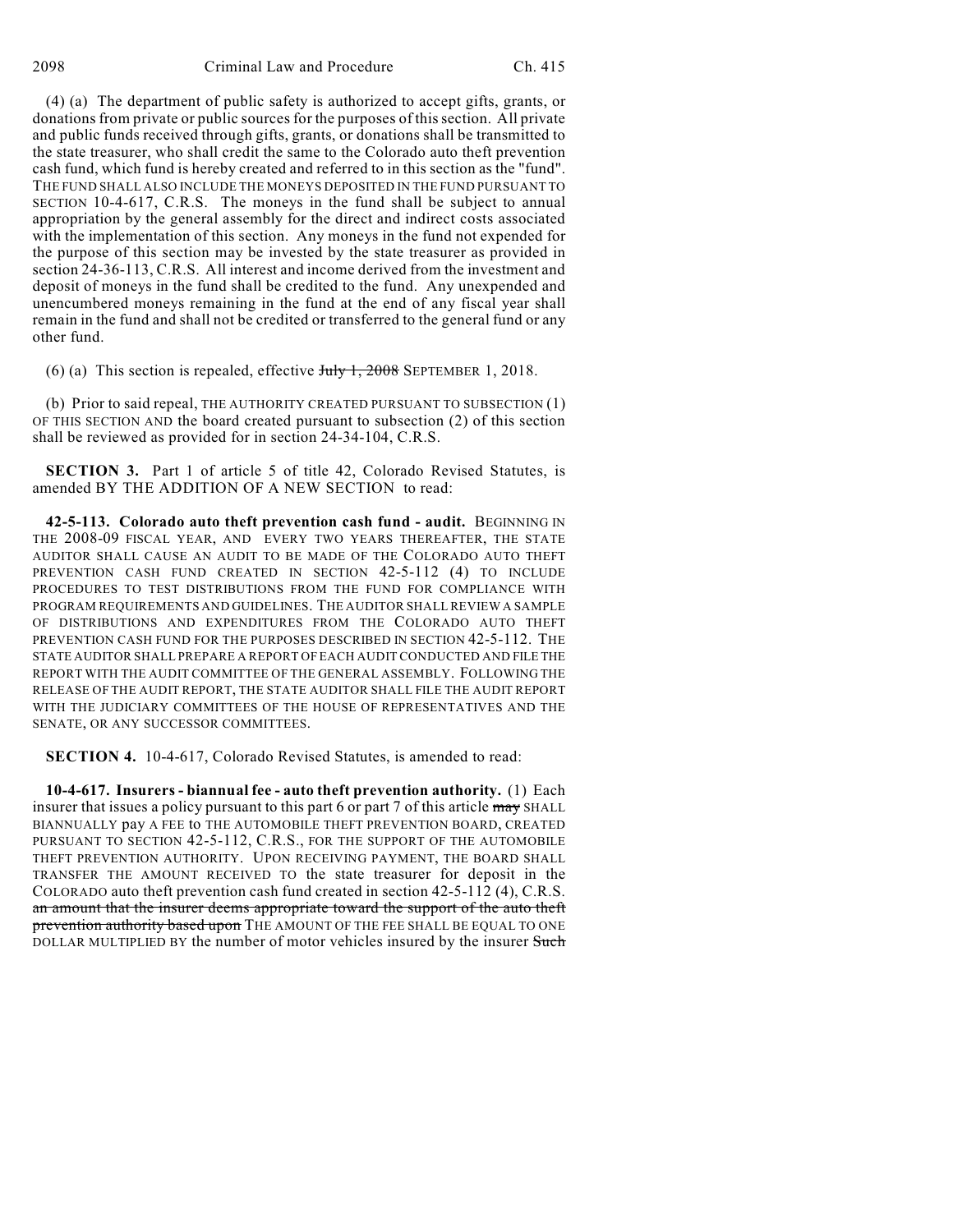payments may be made in two installments AS OF JULY 1 OF EACH YEAR, DIVIDED BY TWO. THE INSURER SHALL REPORT THE NUMBER OF INSURED MOTOR VEHICLES AND PAY THE ASSESSED BIANNUAL FEE as follows:

(a) On or before January 31, 2004, and on or before each January 31 thereafter AUGUST 15, 2008, AND ON OR BEFORE AUGUST 15 EACH YEAR THEREAFTER, THE INSURER SHALL NOTIFY THE AUTOMOBILE THEFT PREVENTION BOARD OF THE NUMBER OF MOTOR VEHICLES INSURED BY THAT INSURER AS OF JULY 1 OF THAT YEAR; and

(b) On or before July 31, 2004, and on or before each July 31 thereafter JANUARY 1, 2009, AND JULY 1, 2009, AND ON OR BEFORE JANUARY 1 AND JULY 1 EACH YEAR THEREAFTER, THE INSURER SHALL PAY TO THE AUTOMOBILE THEFT PREVENTION BOARD THE ASSESSED BIANNUAL FEE IN THE AMOUNT SPECIFIED IN THIS SUBSECTION (1).

(2) ON OR BEFORE FEBRUARY 1, 2009, AND ON OR BEFORE FEBRUARY 1 EACH YEAR THEREAFTER, THE AUTOMOBILE THEFT PREVENTION BOARD SHALL COMPARE THE LIST OF INSURERS WHO PAID THE BIANNUAL FEE WITH THE LIST COMPILED BY THE DEPARTMENT OF INSURANCE OF ALL INSURANCE COMPANIES LICENSED TO INSURE MOTOR VEHICLES IN THE STATE AND SHALL NOTIFY THE COMMISSIONER OF THE DEPARTMENT OF INSURANCE OF ANY INSURER'S FAILURE TO PAY THE FEE PRESCRIBED IN SUBSECTION (1) OF THIS SECTION. UPON RECEIVING NOTICE OF AN INSURER'S FAILURE TO PAY THE FEE, THE COMMISSIONER SHALL NOTIFY THE INSURER OF THE FEE REQUIREMENT. IF THE INSURER FAILS TO PAY THE FEE TO THE AUTOMOBILE THEFT PREVENTION BOARD WITHIN FIFTEEN DAYS AFTER RECEIVING THE NOTICE, THE COMMISSIONER MAY SUSPEND THE INSURER'S CERTIFICATE OF AUTHORITY OR IMPOSE A CIVIL PENALTY OF NOT MORE THAN ONE HUNDRED TWENTY PERCENT OF THE AMOUNT DUE, OR BOTH. THE INSURER SHALL PAY THE CIVIL PENALTY TO THE COMMISSIONER. THE COMMISSIONER SHALL TRANSFER THE AMOUNT RECEIVED TO THE STATE TREASURER WHO SHALL CREDIT THE AMOUNT TO THE COLORADO AUTO THEFT PREVENTION CASH FUND, CREATED IN SECTION 42-5-112 (4), C.R.S.

(3) FOR THE PURPOSES OF THIS SECTION, "INSURER" SHALL HAVE THE SAME MEANING AS PROVIDED IN SECTION 10-1-102 (13) THAT COVERS THE OPERATION OF A MOTOR VEHICLE.

(4) (a) EACH INSURER SUBJECT TO THE PROVISIONS OF THIS SECTION IS HEREBY AUTHORIZED TO RECOUP THE FEE REQUIRED IN SUBSECTION (1) OF THIS SECTION FROM ITS POLICYHOLDERS.

(b) EACH INSURER SUBJECT TO THE PROVISIONS OF THIS SECTION SHALL NOT RAISE ITS PREMIUMS BASED ON THE FEE IN THIS SECTION.

(5) AS USED IN THIS SECTION, "MOTOR VEHICLE" DOES NOT INCLUDE VEHICLES OR VEHICLE COMBINATIONS WITH A DECLARED GROSS WEIGHT OF MORE THAN TWENTY-SIX THOUSAND POUNDS.

**SECTION 5. Repeal.** 24-34-104 (39) (b) (XIX), Colorado Revised Statutes, is repealed as follows: